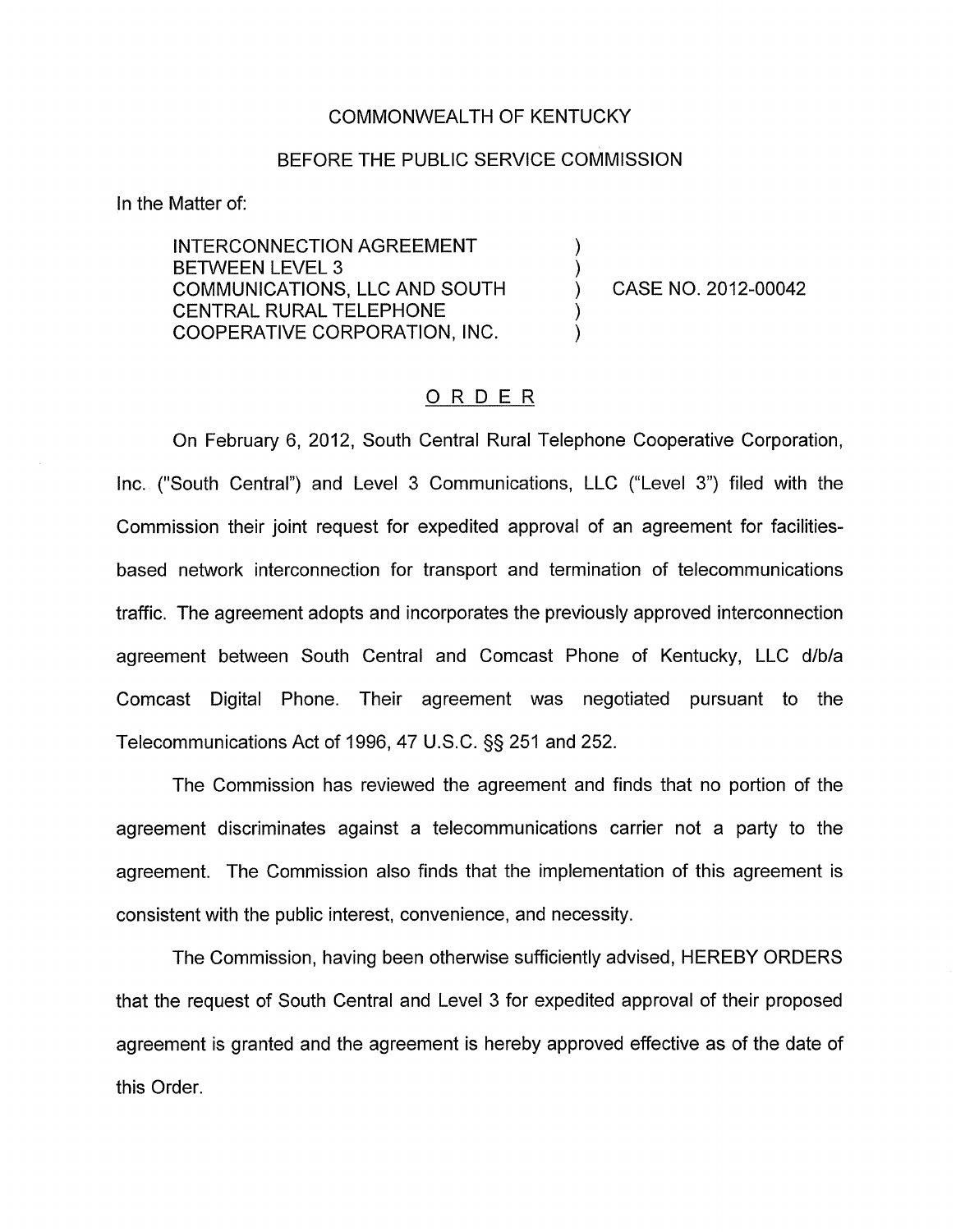By the Commission



ATTEST:

 $\overline{\mathscr{A}}$  fraction  $\overline{\mathscr{V}}$ Executive Director

 $\bar{z}$ 

Case No. 2012-00042

 $\hat{\mathcal{A}}$